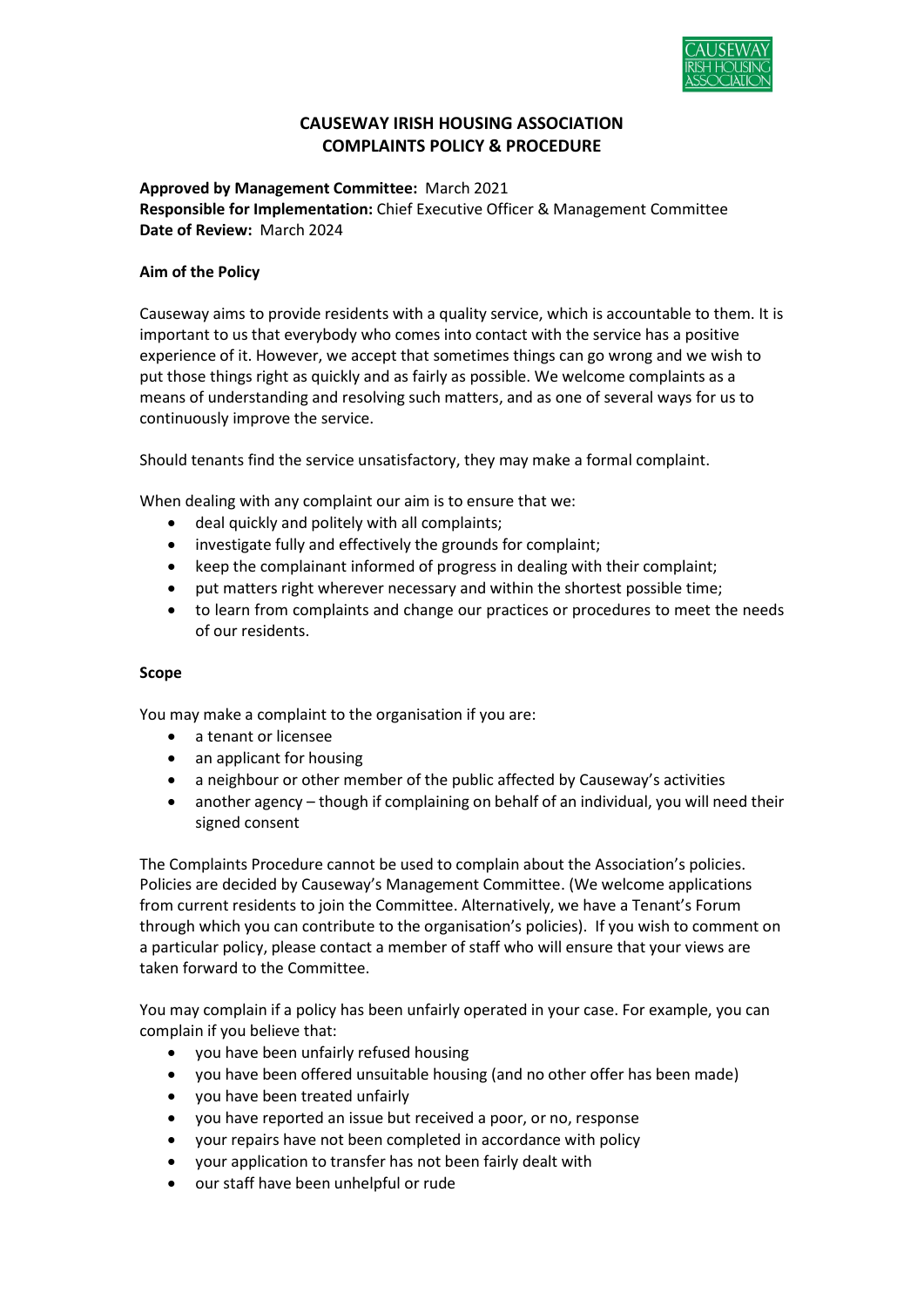

Complaints do not include:

- reporting a repair for the first time
- reporting a problem with your neighbour, though you may complain about our response to an issue you've reported previously
- disputing action over rent arrears or any other breach of tenancy there is a separate legal procedure for this

Please note that we are committed to getting things right first time and we urge you to discuss the issue with us informally before you consider the formal complaints procedure so that we can take the necessary action.

If you feel that Causeway has failed to meet its obligations as a landlord, you should consult a solicitor or go to a Citizens Advice Bureau or law centre.

### How to make a complaint

The following procedures should be observed when making a complaint against staff, or any aspect of the service provided by, or in the control of Causeway.

#### Stage 1

If you are unhappy with any issue, you should in the first instance try to resolve it with your Housing Officer, Support Worker or the member of staff with whom you disagree, either in writing or by telephone. A member of staff may telephone you or arrange to meet you to discuss the matter.

The staff member will:

- Listen to and record your complaint
- Ask how you would like the complaint to be resolved
- Offer a solution within 24 hours if possible

If the staff member cannot resolve your complaint immediately, they may:

- Investigate the matter further, giving you an estimate of how long this will take
- Pass your complaint to their manager or other appropriate person within the organisation

This should take no longer than fourteen days though in most circumstances we would hope to resolve the matter much sooner.

If you feel uncomfortable about raising the issue with a particular staff member, you are unhappy with the proposed solution, or you do not feel you have received an adequate response, you may escalate the complaint to Stage 2.

### Stage 2

If the matter cannot be resolved informally you should write to the Chief Executive via our website or at our postal address at:

Causeway Irish Housing Association Haringey Irish Community Centre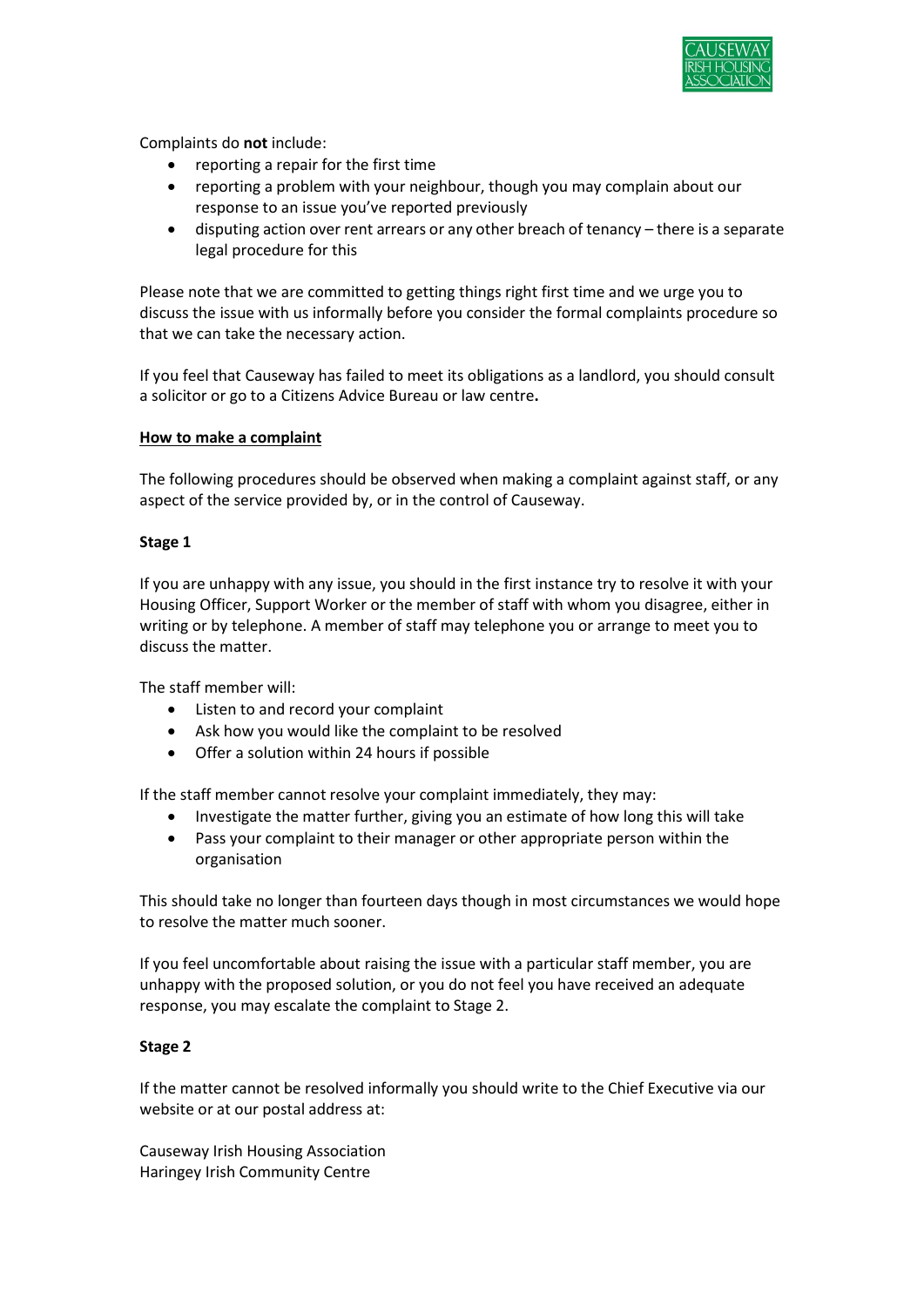

Pretoria Road London N17 8DX

Your complaint should detail;

- what you are unhappy with
- what you have done to deal with the problem
- what you would like us to do

If you are not confident about communicating in writing (for example, if English is not your first language, or for any other reason) you can ask any staff member for help. If you want someone from outside the organisation to take up your complaint on your behalf, you must provide your signed consent for us to be able to discuss the matter with them.

The CEO will usually assign the complaint to the most appropriate manager who will investigate the matter and respond. Sometimes the CEO may decide to respond to you directly. Again, this should take no longer than fourteen days but, in the event of a delay, you will be kept informed.

If your complaint remains unresolved at this stage, you may proceed to Stage 3.

### Stage 3

You should ask the CEO to refer your complaint to the Chair of the Management Committee within 28 days of receiving your Stage 2 response. The Chair will discuss your complaint with the Management Committee. Depending on the nature of your complaint, the Chair and other members of the Management Committee may choose to interview you to hear your case, or ask the CEO to do so on their behalf. You will receive a written report from the Chair with a proposed solution and action within 28 days. The Chair's decision is final, unless you take you complaint outside the organisation.

If you wish to do this and your tenancy or licence is with Causeway you should proceed to Stage 4. If you are not a current resident of Causeway, you will be advised of the options open to you at this stage.

### Stage 3a

If you have a tenancy agreement with a Housing Association other than Causeway ( e.g. Clarion, L&Q, Southern, Veridian or PA Housing) you may then use their complaint procedure as outlined in the tenancy or licence agreement.

#### Stage 4

If you are still unhappy with the outcome and want to take the matter further, you should complain to:

Housing Ombudsman Service Exchange Tower Harbour Exchange Square London E14 9GE